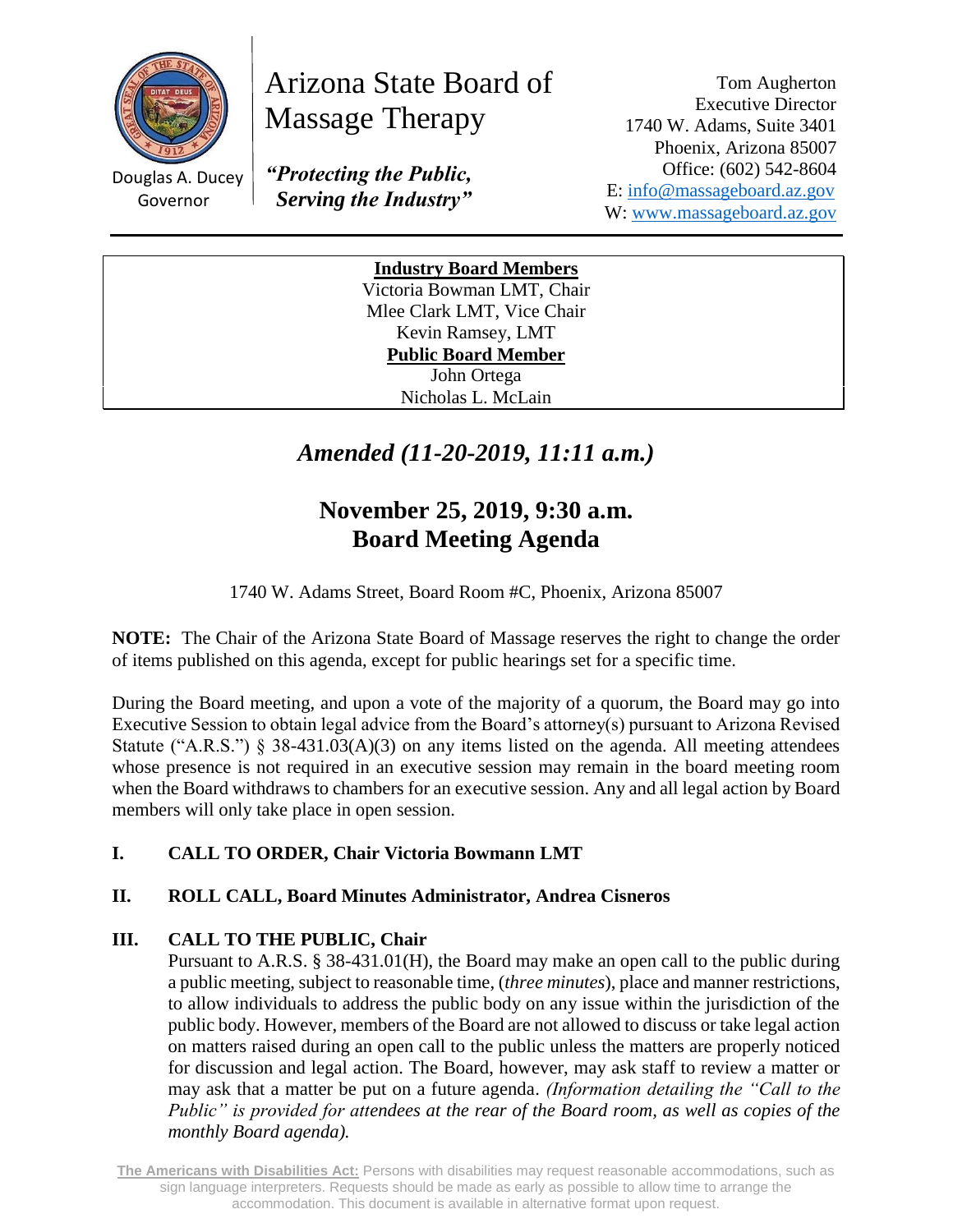### **IV. DECLARATION OF CONFLICTS OF INTEREST – A.R.S. § 38-503, Chair**

## **V. REVIEW, DISCUSSION AND POSSIBLE ACTION ON BOARD MEETING MINUTES, Chair**

- A. Discussion and approval of the Massage Board Open Minutes from the August 26, 2019 Board meeting.
- B. Discussion and approval of the Massage Board Open Minutes from the October 28, 2019 Regional Board meeting.

# **VI. ITEMS FOR BOARD REVIEW, DISCUSSION AND POSSIBLE ACTION, Chair**

Upon a vote of the majority of a quorum, the Board may go into executive session, pursuant to A.R.S. § 38-431.03(A)(2) to discuss or consider records exempt, by law, from public inspection, including the receipt and discussion of information or testimony that is specifically required to be maintained as confidential by state or federal law.

A. Formal Hearing(s)

Pursuant to A.R.S. § 32-4254, the Board will hold a formal hearing to review, discuss and take possible action for the following file(s):

(1) 19-154 Saganuma, Kailoa

- C. Formal Interview(s)
	- (1) 19-177 Farino, Michael (2) 20-113 Cox-Pitt, Sirena
- C. Removal from probation (1) 19-130 Boyle, Robert
- D. Investigation Review File(s) Board to review, discuss and take possible action on investigation files.

(1) 20-119 Han, Tiffany (2) 20-120 Zhang, Shiman (3) 20-121 Salgado, Joshua (4) 20-123 Ruiz, Jessica

- E. Application Review
	- (1) Kirschenbaum, Gregory
	- (2) Wang, Chun
	- (3) Cheng, Yayu
	- (4) Deng, Chao Feng
	- (5) Zhang, Dayan